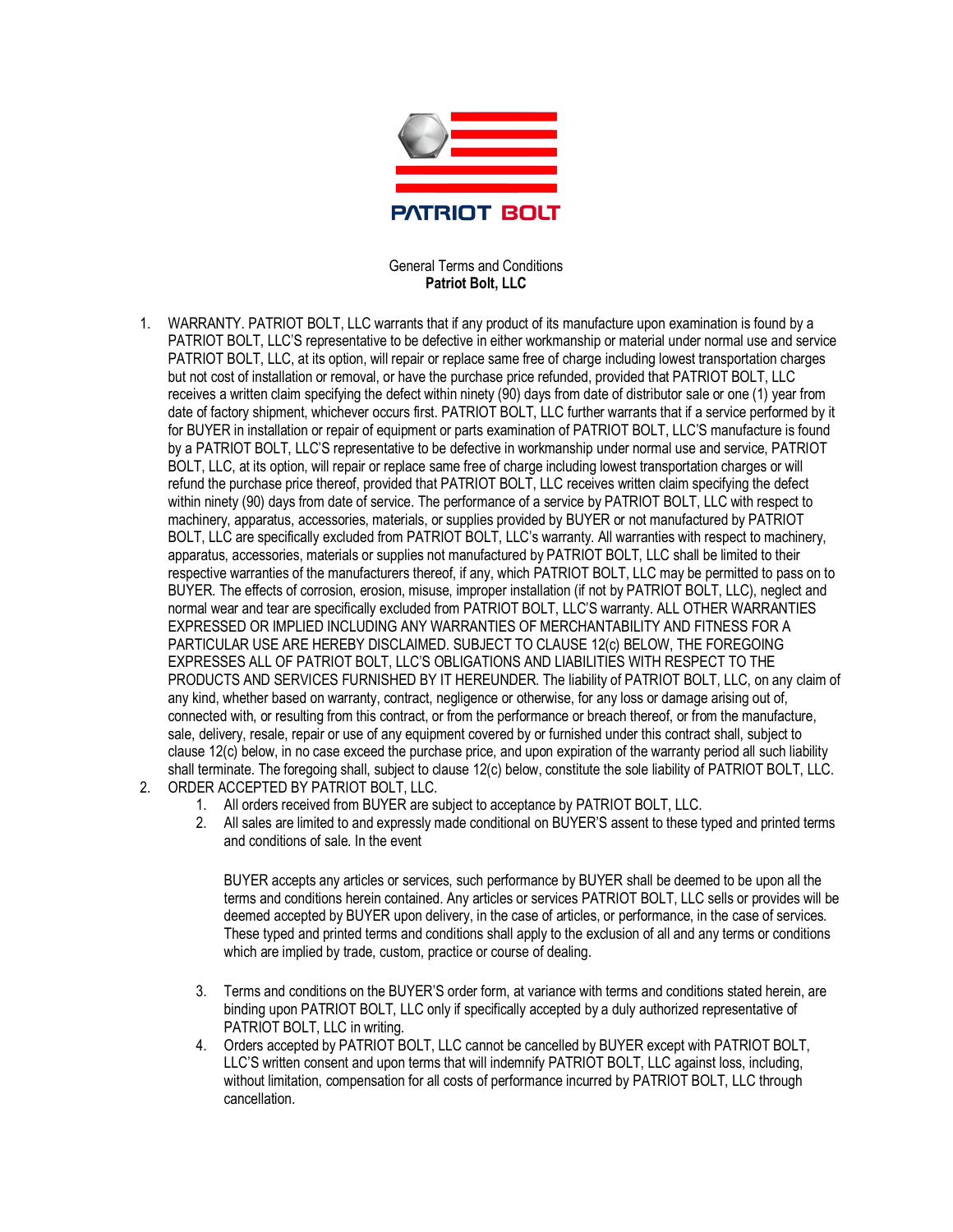- 5. BUYER may, prior to delivery, make changes in the specifications of the product or the quantity ordered; provided however, any such change shall be subject to written acceptance by the PATRIOT BOLT, LLC. BUYER agrees to pay any and all additional direct or indirect costs occasioned by such change order, and the PATRIOT BOLT, LLC reserves the right to modify or revoke the limited warranty set forth in clause 1 above if it deems that said change will affect the performance of the product. PATRIOT BOLT, LLC shall advise the BUYER of the new delivery date necessitated by any such change.
- 3. SAMPLES. In the event samples are furnished to BUYER, PATRIOT BOLT, LLC will not assume any liability in connection with the furnishing or use thereof and there will be no agreement of warranty collateral to, or affecting, the furnishing of such samples.
- 4. PRICE AND PAYMENT.
	- 1. Unless otherwise stated, legal delivery and prices are EXW (Incoterms 2010) PATRIOT BOLT, LLC's plant and prices do not include transportation charges. Transportation charges, if included, are estimates only and are subject to change.
	- 2. Taxes Not Included in Price: Except where otherwise prohibited by law, all sales, excise, use or similar taxes or charges by any national, federal, state or local government or relevant authority, which PATRIOT BOLT, LLC may be required to pay or collect, shall be in addition to price stated and shall be paid by BUYER, unless a valid exemption certificate is furnished therefore.
	- 3. Payment: All accounts are payable within thirty (30) days. PATRIOT BOLT, LLC may demand payment or Irrevocable Letter of Credit (L.O.C.) in advance of shipment if, in PATRIOT BOLT, LLC'S opinion, the credit or financial condition of BUYER is, or is about to become, impaired or PATRIOT BOLT, LLC has insufficient credit history with BUYER. A monthly finance charge of 1.5% (18% annually) shall be imposed on any portion of BUYER'S account not paid within the terms stated on the PATRIOT BOLT, LLC'S invoice from the due date for payment until actual date of payment.
	- 4. Payments Where Shipments are Delayed: In the event of BUYER caused shipment delays including, without limitation, where BUYER requests delay in shipment or BUYER does not perform inspection BUYER requires before shipment, PATRIOT BOLT, LLC shall have the option of billing for goods when ready for shipment. If material is not ordered out within sixty (60) days after goods are ready, PATRIOT BOLT, LLC will have the option of billing storage charges.
- 5. DELIVERY.
	- 1. Shipping Dates: Shipping dates are approximate only and are subject to change.
	- 2. Unforeseen Delays: PATRIOT BOLT, LLC shall not be liable in damages or otherwise for delays or failure in performance when caused by circumstances, of every nature and description and however arising, beyond PATRIOT BOLT, LLC'S reasonable control, including, without limitation, fire, acts of God, strikes, labor difficulties, acts of governmental or military authority, and/or delays in transportation or in procuring materials.. In the event that PATRIOT BOLT, LLC is unable, due to any such occurrence or otherwise, to fulfill its total commitments to all customers, BUYER agrees to accept as full and complete performance by PATRIOT BOLT, LLC, deliveries in accordance with such plan or proration as PATRIOT BOLT, LLC may adopt.
	- 3. Packaging: PATRIOT BOLT, LLC will provide commercial packaging, adequate under normal conditions, to protect the goods in shipment and identify the contents. Should BUYER request any special packaging, it will be done at BUYER'S expense.
	- 4. Routing: All goods will be shipped via the most cost effective means of transportation under the circumstances, unless BUYER indicates otherwise. In the event BUYER requests expedited shipping and handling, PATRIOT BOLT, LLC shall comply provided BUYER pays all reasonable expediting and increased shipping fees and expenses. If BUYER provides no routing instructions, PATRIOT BOLT, LLC shall be the sole judge of the best method of routing shipment.

Claims: Claims for loss or damage in transit must be entered and prosecuted by the BUYER. PATRIOT BOLT, LLC will provide reasonable assistance, at BUYER'S expense, upon request.

6. SPECIAL TOOLING. All special tooling required to produce the goods shall remain the property of the PATRIOT BOLT, LLC unless specific arrangements are

otherwise made. In any case, PATRIOT BOLT, LLC'S responsibility is limited to proper design, proper handling in manufacture and storage, and adequate insurance. The BUYER is responsible for costs resulting from: (1) requested alterations, (2) major repairs or replacement caused by normal wear, (3) additional costs incurred when new factors are introduced such as shorter lead time and/or increased rate of delivery. The term "Special Tooling" shall include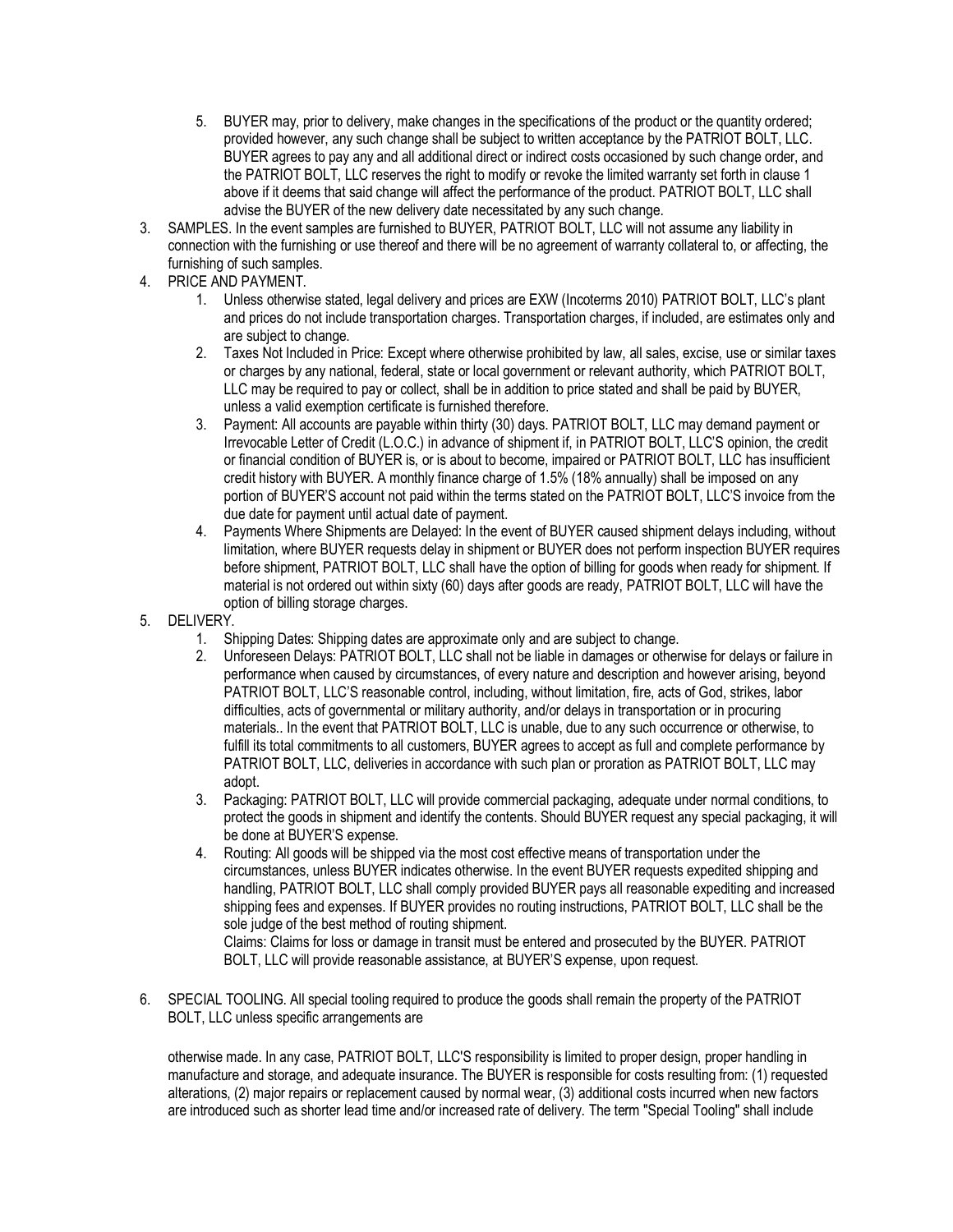such items as molds, dies, forms, jigs, mandrels, fixtures, and other special equipment, except machinery that is required to produce the goods.

- 7. REJECTIONS AND RETURNS.
	- 1. Notification to PATRIOT BOLT, LLC: BUYER will be deemed to have inspected and accepted any shipment under this contract or performance of services

if, within thirty (30) days after BUYER'S receipt of goods or services, BUYER has not notified PATRIOT BOLT, LLC in writing that such goods or services are rejected, including a detailed description of the grounds therefore.

- 2. Return of Goods: No goods may be returned by BUYER for any reason without PATRIOT BOLT, LLC'S prior written approval.
- 8. DISCREPANCIES. If BUYER believes there are or may be any errors, omissions or inconsistencies in the Sales Order Acknowledgement, Invoice, or other documents related or supplemental to its order, BUYER must submit a claim, with satisfactory evidence in support thereof, within sixty (60) days of the date of sale.
- 9. COLLECTION COSTS. BUYER agrees to pay reasonable attorney fees and legal costs incurred should it become necessary to use such methods to collect any amounts past due.

10. INTELLECTUAL PROPERTY. PATRIOT BOLT, LLC retains all rights, title, and interests in any intellectual property rights embodied in or associated with its products and services furnished hereunder. Unless the PATRIOT BOLT, LLC and BUYER mutually agree otherwise in writing, PATRIOT BOLT, LLC owns all rights, title, and interest in any custom developments relating to its products and services, including all rights, title, and interest in all worldwide copyrights, trade secrets, trademarks, service marks, patents, utility models, industrial designs, proprietary rights or other intellectual property. BUYER shall not reverse engineer, modify, decompile, analyze the composition of, create other works from, or disassemble any of PATRIOT BOLT, LLC'S products.

- 11. PATENT INFRINGEMENT.
	- 1. Should the goods furnished by PATRIOT BOLT, LLC be of such a nature that the design therefore is supplied by BUYER, or should the goods be labeled or marked with a trademark or trade name requested by BUYER, the BUYER agrees to defend PATRIOT BOLT, LLC in any action, either civil or criminal, brought against PATRIOT BOLT, LLC by any third party, for the infringement or misuse of any such patents or trademarks, and BUYER further agrees to hold PATRIOT BOLT, LLC harmless from any damage or loss resulting therefrom.
	- 2. As to any of the goods manufactured according to a design or specifications not furnished by BUYER, PATRIOT BOLT, LLC shall indemnify and save harmless BUYER from any claim that any use or resale of the same in and of itself infringes any patent or patent right if the BUYER within (30) days notifies PATRIOT BOLT, LLC in writing of any such claim and gives PATRIOT BOLT, LLC authority, information and assistance (at PATRIOT BOLT, LLC'S expense) to dispose of such claim and to defend any suit that may be brought against the BUYER or BUYER'S customer thereon. In that event, PATRIOT BOLT, LLC will at its expense, defend any such suit and satisfy any judgment therein to an amount not exceeding the price paid PATRIOT BOLT, LLC for said goods held to infringe. If, in any such suit, an injunction is issued against the further use of said item or any part thereof, PATRIOT BOLT, LLC will at its option and expense either procure for the customer the right to continue using said goods, or replace the same with non-infringing goods, or modify them so that they become non-infringing, or remove said goods and refund the purchase price and transportation and installation costs thereof. PATRIOT BOLT, LLC shall not be liable in any respect except as aforesaid, including without limitation, for any claim of infringement settled by BUYER without PATRIOT BOLT, LLC'S consent. The foregoing expresses all of PATRIOT BOLT, LLC'S obligations and liabilities as to patents.
- 12. GENERAL PROVISIONS.
	- 1. EXPORT CONTROLS. The commodities, materials and related information covered by this invoice may be subject to the export control laws.

The purchaser/distributor shall not knowingly sell, export, transfer or dispose of, whether directly or indirectly, the commodities, materials, and related information covered by this invoice to countries, destinations, or end